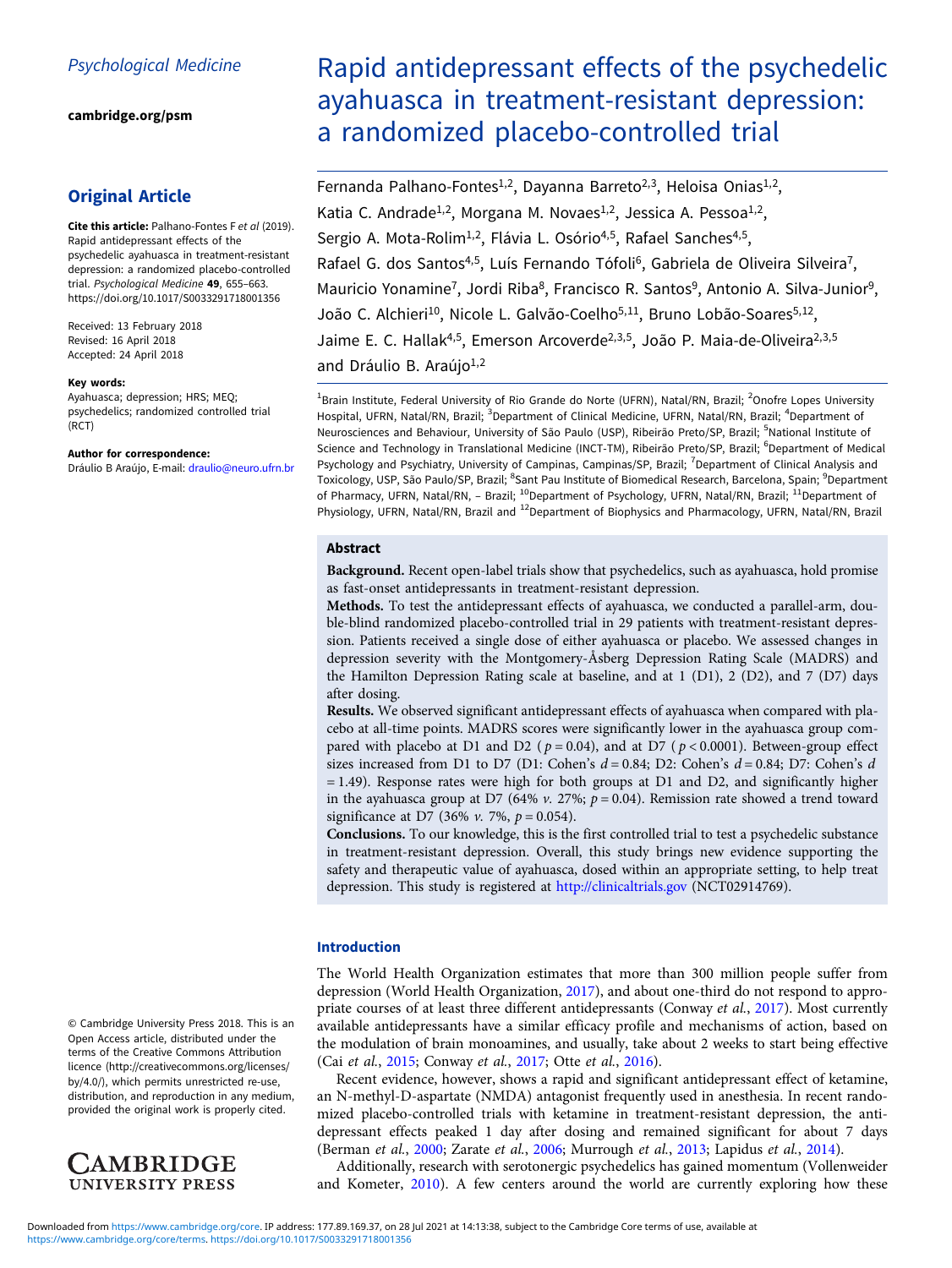substances affect the brain, and also probing their potential in treating different psychiatric conditions, including mood disorders (Grob et al., [2011](#page-7-0); Osório et al., [2015](#page-7-0); Carhart-Harris et al., [2016;](#page-7-0) Griffiths et al., [2016](#page-7-0); Ross et al., [2016;](#page-8-0) Sanches et al., [2016\)](#page-8-0). For instance, recent open-label trials show that psychedelics, such as ayahuasca and psilocybin, hold promise as fast-onset antidepressants in treatment-resistant patients (Osório et al., [2015](#page-7-0); Carhart-Harris et al., [2016;](#page-7-0) Sanches et al., [2016](#page-8-0)).

Ayahuasca is a brew traditionally used for healing and spiritual purposes by indigenous populations of the Amazon Basin (Luna, [2011](#page-7-0); Spruce and Wallace, [1908](#page-8-0)). In the 1930s, it began to be used in religious settings of Brazilian small urban centers, reaching large cities in the 1980s and expanding since then to several other parts of the world (Labate and Jungaberle, [2011\)](#page-7-0). In Brazil, ayahuasca has a legal status for ritual use since 1987. Ayahuasca is most often prepared by decoction of two plants (McKenna et al., [1984](#page-7-0)): Psychotria viridis that contains the psychedelic N, N-dimethyltryptamine (N,N-DMT), a serotonin and sigma-1 receptors agonist (Carbonaro and Gatch, [2016](#page-7-0)), and Banisteriopsis caapi, rich in reversible monoamine oxidase inhibitors (MAOi) such as harmine, harmaline, and tetrahydroharmine (Riba et al., [2003](#page-8-0)).

The acute psychological effects of ayahuasca last around 4 h and include intense perceptual, cognitive, emotional, and affective changes (Shanon, [2002](#page-8-0); Riba et al., [2003](#page-8-0); Frecska et al., [2016\)](#page-7-0). Although nausea, vomiting, and diarrhea are often reported, mounting evidence points to a positive safety profile of ayahuasca. For instance, ayahuasca is not addictive and has not been associated with psychopathological, personality, or cognitive deterioration, and it promotes only moderate sympathomimetic effects (Grob et al., [1996;](#page-7-0) Callaway et al., [1999](#page-7-0); Dos Santos et al., [2011](#page-7-0); Bouso et al., [2012](#page-7-0); Barbosa et al., [2016\)](#page-7-0).

In a recent open-label trial, 17 patients with major depressive disorder attended a single dosing session with ayahuasca. Depression severity was assessed before, during and after dosing, using the Hamilton Depression Rating scale (HAM-D) and the Montgomery–Åsberg Depression Rating Scale (MADRS) (Sanches et al., [2016\)](#page-8-0). Significant reduction in depression severity was found already in the first hours after dosing, an effect that remained significant for 21 days (Osório et al., [2015](#page-7-0); Sanches et al., [2016](#page-8-0)).

Although promising, these studies have not controlled for the placebo effect, which can be remarkably high in clinical trials for depression, reaching 30–40% of the patients (Sonawalla and Rosenbaum, [2002\)](#page-8-0). To address this issue, and to further test the antidepressant effects of ayahuasca, we conducted a randomized placebo-controlled trial in patients with treatment-resistant depression. Additionally, we explored for correlations between the antidepressant and the acute effects of ayahuasca.

# Materials and methods

# Study design and participants

This study is a double-blind parallel-arm randomized placebocontrolled trial. Patients were recruited from psychiatrist referrals at local outpatient psychiatric units or through media advertisements. All procedures took place at the Onofre Lopes University Hospital (HUOL), Natal-RN, Brazil. The University Hospital Research Ethics Committee approved the study (# 579.479), and all subjects provided written informed consent before participation. This study is registered at [http://clinical](http://clinicaltrials.gov)[trials.gov](http://clinicaltrials.gov) (NCT02914769).

We recruited adults aged 18–60 years who met criteria for the unipolar major depressive disorder as diagnosed by the Structured Clinical Interview for Axis I (DSM-IV). Only treatment-resistant patients were selected, defined herein as those with inadequate responses to at least two antidepressant medications from differ-ent classes (Conway et al., [2017\)](#page-7-0). Selected patients were in a current moderate-to-severe depressive episode at screening  $(HAM-D) \geq 17$ ). Patients were submitted to a full clinical evaluation by a trained psychiatrist that included anamneses, mental health evaluation, and screening for either personal or family history of mania or bipolar disorder. We adopted the following exclusion criteria: previous experience with ayahuasca, current medical disease based on history, pregnancy, current or previous history of neurological disorders, personal or family history of schizophrenia or bipolar affective disorder, personal or family history of mania or hypomania, use of substances of abuse, and suicidal risk.

#### Randomization and masking

Patients were randomly assigned (1:1) to receive ayahuasca or placebo using permuted blocks of size 10. All investigators and patients were blind to intervention assignment, which was kept only in the database and with the pharmacy administrators. Masking was further achieved by ensuring that all patients were naïve to ayahuasca, and by randomly assigning, for each patient, different psychiatrists for the dosing session and for the follow-up assessments. Psychiatrists' blindness was not assessed.

# Procedures

We used the MADRS and the HAM-D (Carneiro et al., [2015\)](#page-7-0) to access depression severity. MADRS assessments were at baseline (one day before dosing), and at 1 (D1), 2 (D2), and 7 (D7) days after dosing. HAM-D was applied only at baseline and D7, as it was designed to access depression symptoms present in the last week (Hamilton, [1960\)](#page-7-0).

The liquid used as placebo was designed to simulate organoleptic properties (taste and color) of ayahuasca, such as a bitter and sour taste, and a brownish color. It contained water, yeast, citric acid, zinc sulfate and caramel colorant. The presence of zinc sulfate also produced low to modest gastrointestinal distress. A single ayahuasca batch was used throughout the study, which was prepared and provided free of charge by a branch of the Barquinha church based at Ji-Paraná-RO, Brazil.

To assess alkaloids concentrations and stability of the batch, samples of ayahuasca were quantified at two different time points by mass spectroscopy analysis. On average, the ayahuasca used contained (mean  $\pm$  s.p.):  $0.36 \pm 0.01$  mg/ml of N, N-DMT, 1.86  $\pm$  0.11 mg/ml of harmine, 0.24  $\pm$  0.03 mg/ml of harmaline, and 1.20 ± 0.05 mg/ml of tetrahydroharmine (online Supplementary Table S1).

After screening, patients underwent a washout period of 2 weeks on average and adjusted to the half-life time of the antidepressant medication in use. During dosing session, patients were not under any antidepressant medication, and a new treatment scheme was introduced only 7 days after dosing. If needed, benzodiazepines were allowed as a supporting hypnotic and/or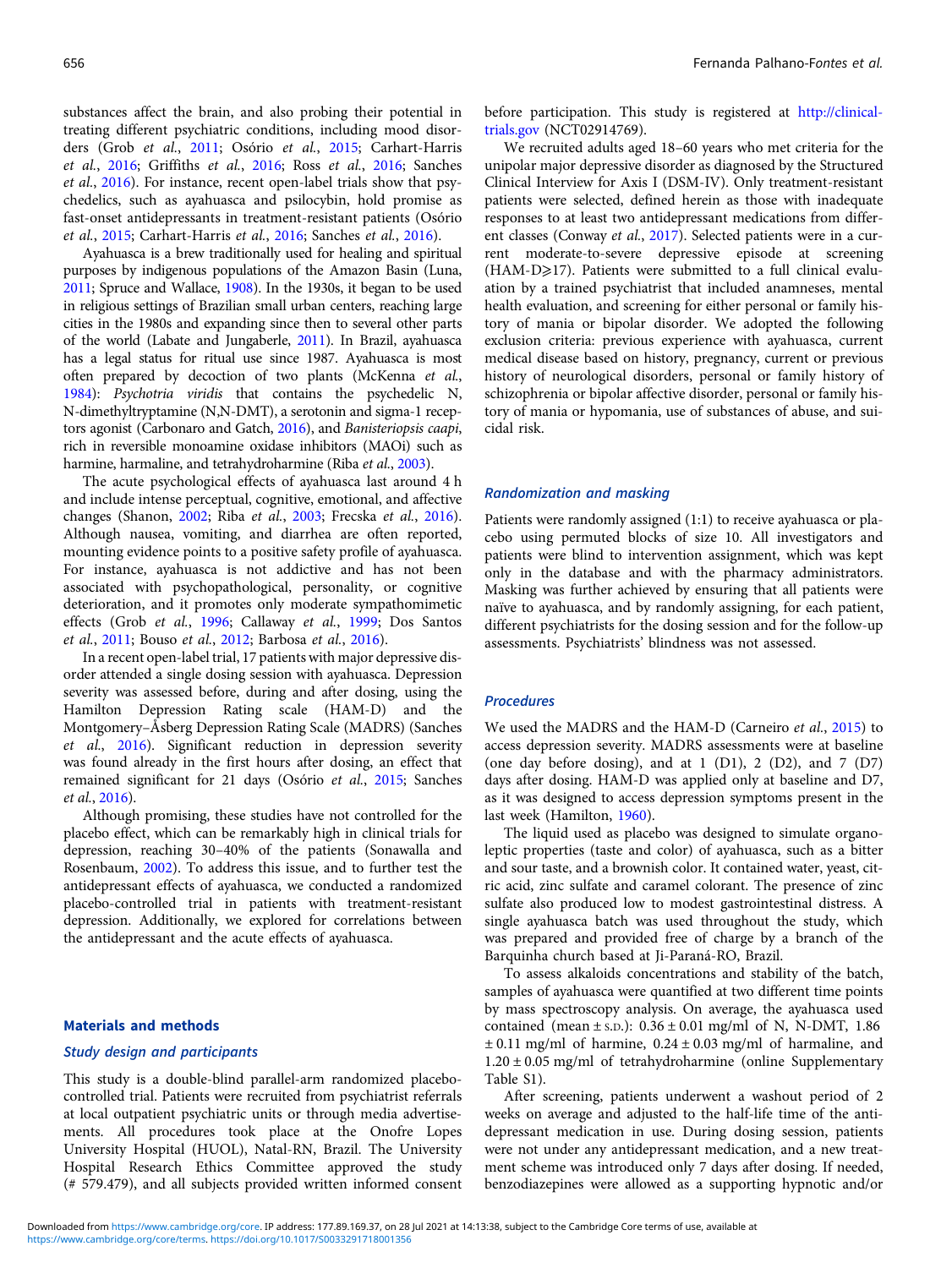anxiolytic agents (online Supplementary Table S2 for demographic and clinical characteristics).

Dosing sessions lasted approximately 8 h, from 8:00 a.m. to 4:00 p.m., and intake usually occurred at 10:00 a.m. After a light breakfast, patients were reminded about the effects they could experience, and strategies to help alleviating eventual difficulties. Patients were also told that they could receive ayahuasca and feel nothing, or placebo and feel something. Sessions took place in a quiet and comfortable living room-like environment, with a bed, a recliner, controlled temperature, natural, and dimmed light.

Patients received a single dose of 1 ml/kg of placebo or ayahuasca adjusted to contain 0.36 mg/kg of N, N-DMT. They were asked to remain quiet, with their eyes closed, while focusing on their body, thoughts, and emotions. They were also allowed to listen to a predefined music playlist. Patients received support throughout the session from at least two investigators who remained in a room next door, offering assistance when needed. Acute effects were assessed with the Clinician-Administered Dissociative States Scale (CADSS) (Bremner et al., [1998\)](#page-7-0), the Brief Psychiatric Rating Scale (BPRS) (Crippa et al., [2001\)](#page-7-0), and the Young Mania Rating Scale (YMRS) (Vilela et al., [2005\)](#page-8-0), applied at  $-10$  min,  $+1:40$  h,  $+2:40$  h, and  $+4:00$  h after intake.

When the acute psychedelic effects ceased, patients had a last psychiatric evaluation, debriefed their experience, and responded to the Hallucinogenic Rating Scale (HRS) (Strassman et al., [1994\)](#page-8-0) and Mystical Experience Questionnaire (MEQ30) (MacLean et al., [2012\)](#page-7-0). Around 4:00 p.m. they could go home accompanied by a relative or friend. Only four patients presenting a more delicate condition remained as inpatients in the hospital ward for an entire week. Patients were asked to return for follow-up assessments at 1, 2, and 7 days after dosing.

#### **Outcomes**

The primary outcome measure was the change in depression severity assessed by the HAM-D scale, comparing baseline with seven days (D7) after dosing. The secondary outcome was the change in MADRS scores from baseline to 1 (D1), 2 (D2), and 7 (D7) days after dosing. We examined the proportion of patients meeting response criteria, defined as a reduction of 50% or more in baseline scores. Remission rates were also examined and were defined as HAM-D≤7 or MADRS≤10. We assessed response and remission rates using HAM-D (at D7) and MADRS (at D1, D2, and D7) scores. Safety and tolerability were assessed with the CADSS, the BPRS, and the YMRS applied during dosing session. We used the HRS and the MEQ30 to assess specific aspects of the psychedelic effects.

# Statistical analysis

Analyses adhered to a modified intent-to-treat principle, including all patients who completed assessments at baseline, dosing and D7. An estimated sample size of 42 patients was estimated in G\*Power software to provide 80% power to detect a five-point HAM-D difference (standardized effect size = 0.9) between baseline and D7 with two-sided 5% significance. The initial estimation was based on our previous open-label trial with ayahuasca in treatment-resistant depression (Sanches et al., [2016](#page-8-0)). A fixed-effects linear mixed model, with baseline scores as covariate, examined changes in HAM-D at D7, and MADRS at D1, D2, and D7. A Toeplitz covariance structure was the best fit to the data according to Akaike's information criterion. Missing data were estimated using restricted maximum-likelihood estimation. Main effects and treatment *v*, time interaction were evaluated. Post-hoc *t* tests were performed for between-groups comparisons at all time points, and Sidak's test was used to control for multiple comparisons. Cohen's d effect sizes were obtained for between and within group comparisons. Between-group effect sizes were calculated using the estimated means of each group at each time point. For within-group comparisons, effect sizes of each treatment were calculated separately, using the differences between a time point and baseline values. Differences in the proportion of responders/non-responders and remitters/nonremitters were estimated using Fisher's exact test. Odds ratio (OR) and number needed to treat (NNT) were also calculated. Data from patients whose HAM-D or MADRS scores were reduced by 50% or more between washout onset and baseline, or that were in remission at dosing, were not considered for statistical analysis. Fisher's exact test was used to assess differences in the proportion of adverse events between the two treatments. We used the Mann–Whitney test to evaluate between-group differences in BPRS+, CADSS, HRS, and MEQ30. We calculated Pearson correlations between changes in MADRS scores from baseline to D7, and the acute effects during dosing assessed by BPRS, CADSS, MEQ30, and HRS. Multiple comparisons correction was based on the number of factors of each scale  $(N = 6,$ for the HRS;  $N = 5$ , for the MEQ30). Significance was set at  $p <$ 0.05, two-tailed. We used IBM SPSS Statistic 20 and Prism 7 to run the analyses.

# Results

From January 2014 to June 2016, we assessed 218 patients for eligibility, and 35 met criteria for the trial. Six subjects had to be excluded: five no longer met criteria for depression in the day of dosing, and one dropped out before dosing. Data from 29 patients were included in the analysis: 14 in the ayahuasca group and 15 in the placebo group. Figure 1 shows the trial profile.

On average, patients met criteria for moderate-to-severe depression (mean  $\pm$  s.p.): HAM-D = 21.83  $\pm$  5.35; MADRS =



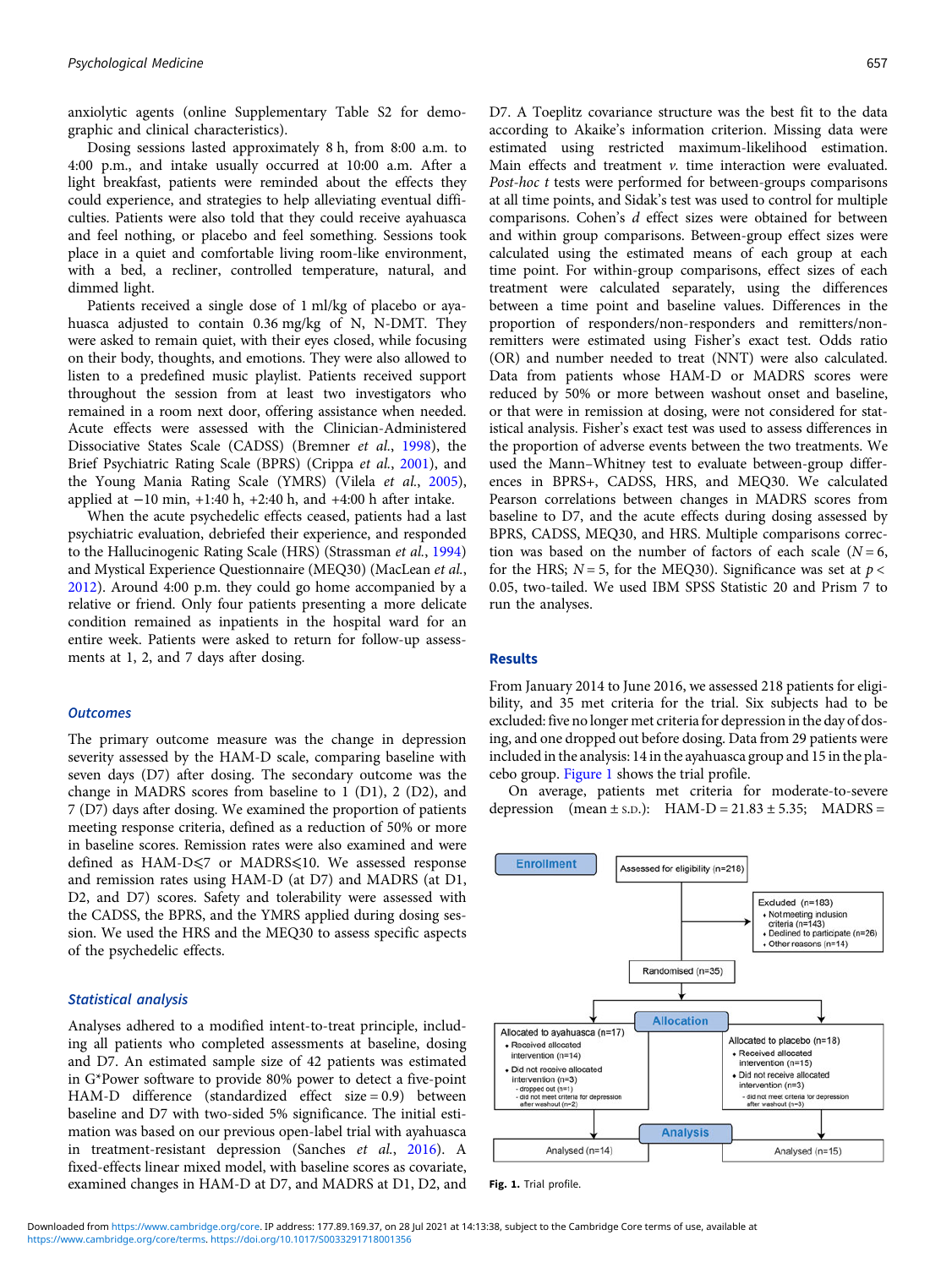$33.03 \pm 6.49$ . They had been experiencing depressive symptoms for  $11.03 \pm 9.70$  years and had tried  $3.86 \pm 1.66$  different previous unsuccessful antidepressants. Two patients had a previous history of electroconvulsive therapy. Most patients (76%) had a comorbid personality disorder, and 31% had a comorbid anxiety disorder. All patients were under regular use of benzodiazepines during the trial (online Supplementary Table S2 for clinical and demographics).

Demographic and clinical characteristics are summarized in Table 1 (online Supplementary Table S2). All patients were Brazilian, most female (72%), adults  $(42.03 \pm 11.66 \text{ yo})$  from low socioeconomic status backgrounds: low educated (41% with <8 years of formal education) and living in low household income (41% earn <2 minimum wages).

[Figure 2](#page-4-0) shows changes in HAM-D scores from baseline to 7 days after dosing. We observed a significant between-groups difference at D7 ( $F_1 = 6.31$ ;  $p = 0.019$ ), and patients treated with ayahuasca showed significantly reduced severity when compared with patients treated with placebo (online Supplementary Fig. S1 for individual HAM-D scores). Between-group effect size was large at D7 (Cohen's  $d = 0.98$ ; 95% CI 0.21-1.75). Within-group effect size (online Supplementary Table S3) was large for the ayahuasca group (Cohen's  $d = 2.22$ ; 95% CI 1.28– 3.17), and medium for the placebo group (Cohen's  $d = 0.46$ ; 95% CI −0.27 to 1.18).

[Figure 3](#page-4-0) shows mean MADRS scores as a function of time. Linear mixed model showed a significant effect for time  $(F_{2,34.4} =$ 3.96;  $p = 0.028$ ), treatment  $(F_{1,27.7} = 10.52; p = 0.003)$ , but no treatment v. time interaction ( $F_{2,34,4} = 1.77$ ;  $p = 0.185$ ). We observed significant decreased depression severity already 1 day after dosing with ayahuasca compared with placebo  $(F<sub>1,49.7</sub> = 4.58; p = 0.04)$ . Depression severity persisted lower in the ayahuasca group at both D2 ( $F_{1,50,3}$  = 4.67;  $p = 0.04$ ) and D7 ( $F_{1,47}$  = 14.81;  $p < 0.0001$ ).

Between-groups effect size was large at D1 (Cohen's  $d = 0.84$ ; 95% CI 0.05-1.62) and D2 (Cohen's  $d = 0.84$ ; 95% CI 0.05-1.63) and largest at D7 (Cohen's  $d = 1.49$ ; 95% CI 0.67-2.32). Within-group effect sizes (online Supplementary Table S4) were large for the ayahuasca at all time points: Cohen's  $d = 2.78$  at D1 (95% CI 1.74–3.82),  $d = 3.05$  at D2 (95% CI 1.94–4.16), and  $d = 2.90$  at D7 (95% CI 1.84-3.97).

HAM-D response rate was significantly different betweengroups at D7, with 57% of responders in the ayahuasca group against 20% in the placebo group [OR 5.33 (95% CI 1.11–22.58);  $p = 0.04$ ; NNT = 2.69]. HAM-D remission rate showed a trend toward significance at D7: 43% in ayahuasca v. 13% in placebo [OR 4.87 (95% CI 0.77–26.73);  $p = 0.07$ ; NNT = 3.39].

[Figure 4](#page-4-0)a shows MADRS response rates as a function of time. At D1, response rates were high for both groups: 50% in the ayahuasca group, and 46% in the placebo group [OR 1.17 (95% CI 0.26–5.48);  $p = 0.87$ ; NNT = 26]. At D2, they remained high in both groups: 77% in the ayahuasca group and 64% in the placebo [OR 1.85 (95% CI 0.29–8.40);  $p = 0.43$ ; NNT = 7.91]. Response rate was statistically different at D7: 64% of responders in the ayahuasca group, and 27% in the placebo [OR 4.95 (95% CI 1.11–21.02);  $p = 0.04$ ; NNT = 2.66]. [Figure 4](#page-4-0)b shows the MADRS remission rates as a function of time. At D1, the remission rate was of 42% in the ayahuasca group and 46% in the placebo group ( $p = 0.86$ ), at D2, 31% in the ayahuasca group and 50% in the placebo group ( $p = 0.31$ ). At D7 MADRS remission rate showed a trend toward significance: 36% of remitters in the ayahuasca group and 7% in the placebo [OR 7.78 (95% CI 0.81–77.48);  $p = 0.054$ ; NNT = 3.44].

Table 1. Sociodemographic & clinical characteristics

|                                    | Ayahuasca         | Placebo           |
|------------------------------------|-------------------|-------------------|
| Participants, n                    | 14                | 15                |
| Age (years)                        | $39.71 \pm 11.26$ | $44.2 \pm 11.98$  |
| Gender (M/F)                       | 3/11              | 5/10              |
| Unemployed (%)                     | 7/14(50)          | 8/15(53)          |
| Household income                   |                   |                   |
| <2 minimum wages (%)               | 6/14(43)          | 6/15(40)          |
| $2-5$ wages $(\%)$                 | 4/14(28)          | 7/15 (47)         |
| 6-10 wages (%)                     | 1/14(7)           | 1/15(6.6)         |
| 11 or more wages (%)               | 3/14(21)          | 1/15(6.6)         |
| Education                          |                   |                   |
| Up to 8 years, $n$ (%)             | 6/14(43)          | 6/15(40)          |
| 9–11 years, $n$ (%)                | 3/14(21)          | 5/15(33)          |
| 12-16 years, $n$ (%)               | 2/14(14)          | 2/15(13)          |
| 17 or more years, $n$ (%)          | 3/14(21)          | 2/15(13)          |
| Religion (%)                       |                   |                   |
| Catholic                           | 7/14(50)          | 5/15(33)          |
| Protestant                         | 4/14(28)          | 1/15(6.6)         |
| Other                              | 0/14(0)           | 4/15(27)          |
| No religion                        | 3/14(21)          | 5/15(33)          |
| Ethnicity (%)                      |                   |                   |
| Caucasian                          | 9/14(64)          | 8/15(54)          |
| <b>Black</b>                       | 1/14(7)           | 0/15(0)           |
| Pardo                              | 4/14(28)          | 7/15(47)          |
| Clinical characteristics           |                   |                   |
| Age of depression onset (years)    | $30.93 \pm 10.19$ | $30.87 \pm 13.39$ |
| Illness duration (years)           | $8.78 \pm 6.25$   | $13.13 \pm 11.92$ |
| Number of previous episodes        | $2.71 \pm 1.32$   | $3.53 \pm 1.76$   |
| Length of current episode (months) | $14.71 \pm 18.92$ | $10.13 \pm 9.15$  |
| Failed antidepressant medications  | $3.93 \pm 1.44$   | $3.8 \pm 1.89$    |
| History of ECT (%)                 | 1/14(7)           | 1/15(6.6)         |
| History of psychotherapy (%)       | 11/14 (79)        | 12/15(80)         |
| Anxiety disorder (%)               | 5/14(36)          | 5/15(33)          |
| Personality disorder (%)           | 10/14(71)         | 12/15(80)         |
| Melancholic (%)                    | 12/14(83)         | 12/15(80)         |
| Atypical (%)                       | 2/14(14)          | 3/15(20)          |
| Baseline HAM-D                     | $24.07 \pm 5.34$  | $19.73 \pm 4.59$  |
| <b>Baseline MADRS</b>              | $36.14 \pm 6.12$  | $30.13 \pm 5.55$  |

M, male; F, female; ECT, electroconvulsive therapy.

Values are (mean ± S.D.).

Online Supplementary Figs. S1 and S2 show individual MADRS scores %-changes from baseline, at all time points. Although individual variance was high, we found improvement in depression severity for all patients in the ayahuasca group 7 days after dosing, while four patients in the placebo group have worsened their symptoms.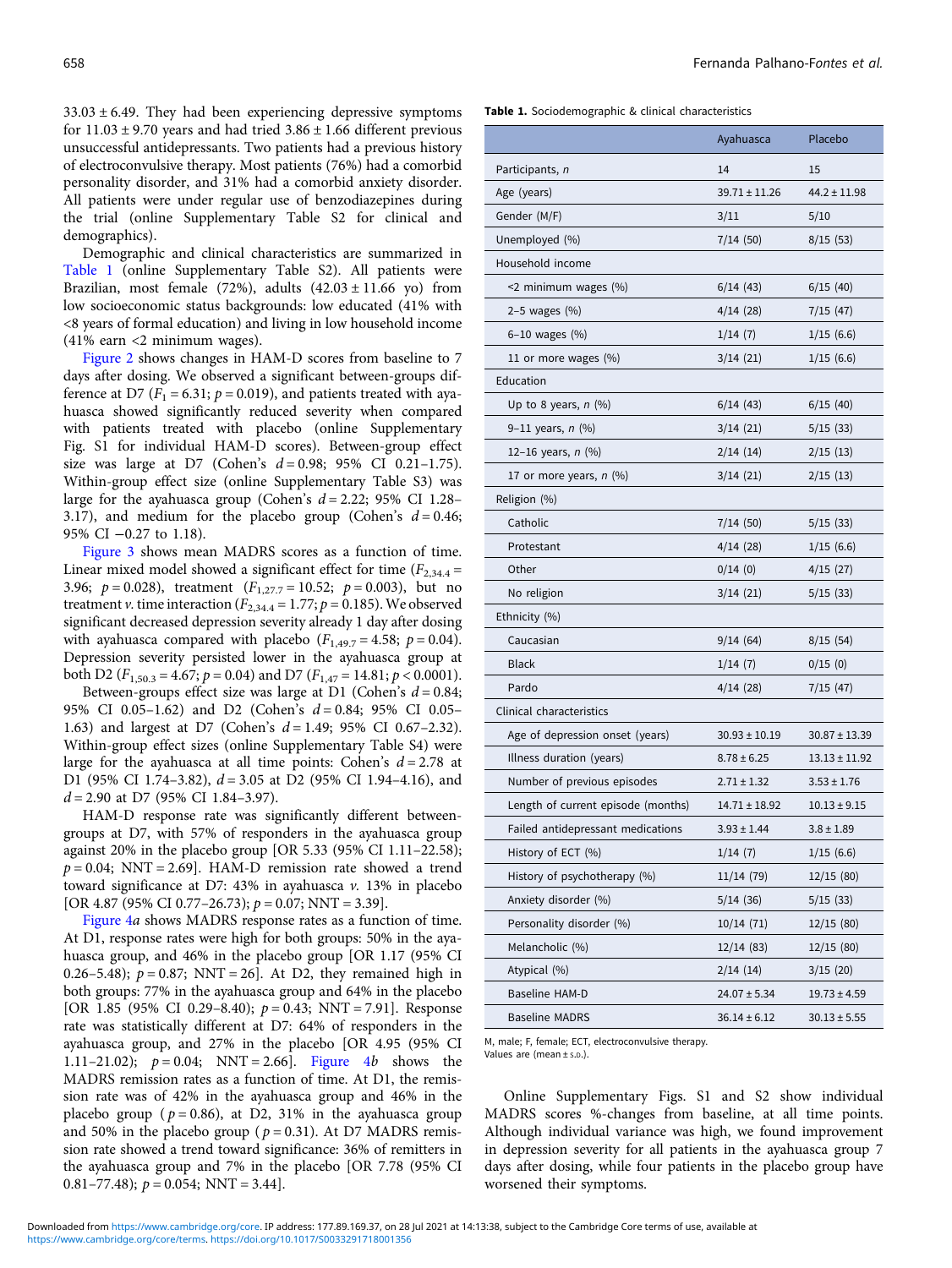<span id="page-4-0"></span>Patients exhibited transient acute changes in CADSS and BPRS+ scales, with slightly increased scores at +1:40 h after ayahuasca intake: 34.8% (BPRS+) and 21.6% (CADSS) (online Supplementary Table S5). There was a trend increased toward significance observed in CADSS scores at 1:40 h after ayahuasca intake ( $p = 0.052$ ). There



Fig. 2. HAM-D scores at baseline and seven days after dosing. Statistical analysis shows a significant difference between ayahuasca (squares) and placebo (circles) seven days after dosing ( $p = 0.019$ ). Between-group effect size is high (Cohen's  $d =$ 0.98). Values are (mean ± S.E.M.). HAM-D scores: mild depression (8–16), moderate (17-23), severe (≥24).



Fig. 3. MADRS scores as a function of time. Significant differences are observed between ayahuasca (squares) and placebo (circles) at D1 ( $p = 0.04$ ), D2 ( $p = 0.04$ ) and D7 ( $p < 0.0001$ ). Between groups effect sizes are high at all time points after dosing: D1 (Cohen's  $d = 0.84$ ), D2 (Cohen's  $d = 0.84$ ), and D7 (Cohen's  $d = 1.49$ ). Values are (mean ± S.E.M.). MADRS scores: mild depression (11–19), moderate (20–34), severe  $(\geq 35)$ . \* $p < 0.05$ ; \*\*\* $p < 0.0001$ .

were no significant changes in BPRS+ scores at any time point (online Supplementary Table S5). Changes in BPRS+ and CADSS scores did not correlate with improvements in depression symptoms (online Supplementary Fig. S3). We did not observe significant increased manic symptoms as measured by the YMRS at 1:40 h after ayahuasca intake ( $p = 0.26$ ). We also observed transient nausea  $(Aya = 71\%, \text{ Pla} = 26\%; p = 0.027),$  vomiting  $(Aya = 57\%, \text{ Pla} = 0\%;$  $p = 0.0007$ , transient anxiety (Aya = 50%, Pla = 73%;  $p = 0.263$ ), restlessness (Aya = 50%, Pla = 20%;  $p = 0.128$ ), and transient headache  $(Aya = 42\%, Pla = 53\%; p = 0.715)$  (online Supplementary Table S6).

The average and standard error of mean (S.E.M.) for each factor of both scales (HRS and MEQ30) are presented in online Supplementary Table S7, and in online Supplementary Figs. S4 and S5. Two patients did not respond to the HRS, leaving 27 respondents: 13 in the ayahuasca group, 14 in the placebo. The MEQ30 was added to the study with the trial already ongoing, and only 15 patients responded to it: eight in the ayahuasca group, seven in the placebo.

[Figure 5](#page-5-0)a shows the HRS average score for all six subscales. We found significant differences between groups in five of them. The ayahuasca group scored higher than the placebo group in perception ( $p < 0.0001$ ), somaesthesia ( $p < 0.0001$ ), cognition ( $p <$ 0.0001), intensity ( $p < 0.0001$ ), and volition ( $p = 0.0003$ ). Only affect was not significantly different between groups ( $p = 0.38$ ). [Figure 5](#page-5-0)b shows scores for all factors of the MEQ30. We found significant between-groups differences in mystical ( $p = 0.049$ ), transcendence of time and space ( $p = 0.0008$ ), ineffability ( $p =$ 0.003), and in total MEQ score ( $p = 0.004$ ). For all of these, the ayahuasca group scored higher than the placebo group. The only positive mood was not significantly different between groups  $(p = 0.32)$ .

Correlations between HRS and MADRS changes from baseline to D7 were not statistically significant when assessing each group separately, ayahuasca, or placebo (online Supplementary Fig. S6). However, we observed a positive significant correlation between MADRS changes at D7 with the HRS subscale 'perception'  $(r =$ 0.90,  $p = 0.002$ ), when considering the subgroup of ayahuasca responders only (online Supplementary Fig. S7).

Despite the small number of patients, we found a negative correlation between changes in MADRS scores and the MEQ30 factor transcendence of time and space in patients in the ayahuasca group ( $r = -0.84$ ,  $p = 0.009$ ). The remaining three factors (ineffability, mystical, and positive mood) and MEQ30 total score were not significantly correlated with MADRS score changes (online Supplementary Fig. S8).



Fig. 4. Response and remission rates as a function of time. Response (a) and remission (b) rates were high for both groups at D1 and D2. At D7, response rate was significantly higher for ayahuasca [OR 4.95 (95% CI 1.11-21.02);  $p = 0.04$ ; NNT = 2.66], while remission rate showed a trend toward significance [OR 7.78 (95% CI 0.81–77.48);  $p = 0.054$ ; NNT = 3.44].

[https://www.cambridge.org/core/terms.](https://www.cambridge.org/core/terms) <https://doi.org/10.1017/S0033291718001356> Downloaded from [https://www.cambridge.org/core.](https://www.cambridge.org/core) IP address: 177.89.169.37, on 28 Jul 2021 at 14:13:38, subject to the Cambridge Core terms of use, available at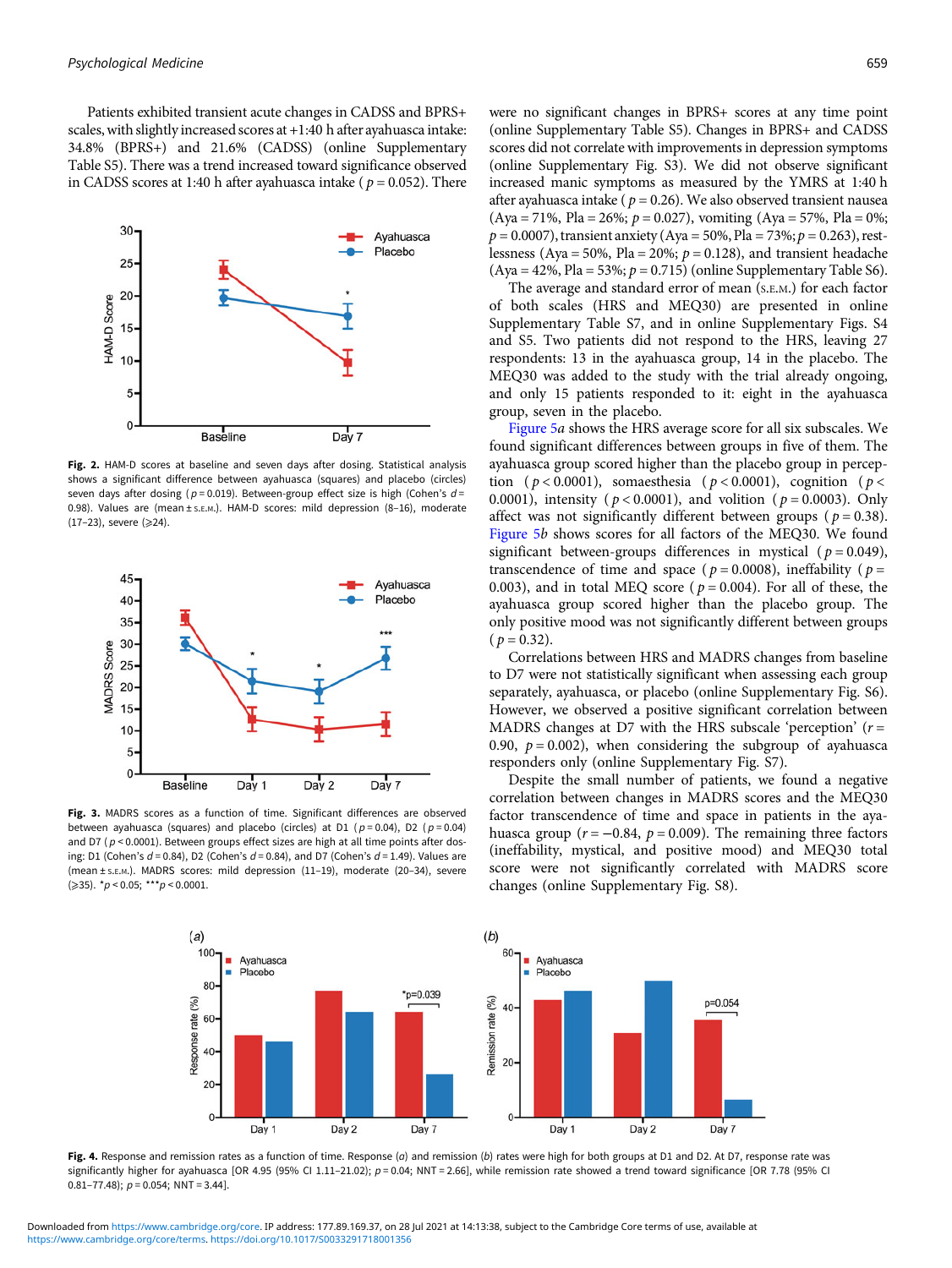<span id="page-5-0"></span>

Fig. 5. HRS subscales and MEQ30 factors during the dosing session. (a) Significantly higher scores in the ayahuasca group in five HRS subscales: perception ( $p <$ 0.0001), somaesthesia ( $p < 0.0001$ ), cognition ( $p < 0.0001$ ), intensity ( $p < 0.0001$ ), and volition ( $p = 0.0003$ ). Only affect was not significantly different between groups  $(p = 0.38)$ . (b) Significantly higher MEQ30 scores in the ayahuasca group in the total MEQ30 score ( $p = 0.004$ ), and three of its factors: mystical ( $p = 0.049$ ), transcendence of time and space ( $p = 0.0008$ ), and ineffability ( $p = 0.003$ ), except for the positive mood ( $p = 0.32$ ). Values are expressed as a percentage of maximum possible score.

# **Discussion**

We found evidence of rapid antidepressant effect after a single dosing session with ayahuasca when compared with placebo. Depression severity changed significantly but differently for the ayahuasca and placebo groups. Improvements in the psychiatric scales in the ayahuasca group were significantly higher than those of the placebo group at all time points after dosing, with increasing between-group effect sizes from D1 to D7. Response rates were high for both groups at D1 and D2 and were significantly higher in the ayahuasca group at D7. Between-groups remission rate showed a trend toward significance at D7.

The within-group effect size found for ayahuasca at D7 (Cohen's  $d = 2.22$ ) is compatible with our earlier open-label study (Cohen's  $d$  at D7 = 1.83) (Sanches et al., [2016](#page-8-0)), and compatible with the one found in a recent open-label trial with psilocybin for depression (Hedges'  $g = 3.1$ ) (Carhart-Harris *et al.*, [2016\)](#page-7-0). Our results are comparable with randomized controlled trials that used ketamine in treatment-resistant depression. Although both ketamine and ayahuasca are associated with rapid antidepressant effects, their response time-courses and mechanisms of action seem to differ. Previous studies with ketamine have found the largest between-group effect size at D1 (Cohen's  $d = 0.89$ ), reducing toward D7 (Cohen's  $d = 0.41$ ) (Berman et al., [2000;](#page-7-0) Zarate et al., [2006;](#page-8-0) Murrough et al., [2013](#page-7-0); Lapidus et al., [2014](#page-7-0)). In contrast, the effect sizes observed herein were large, but smallest, at D1 (Cohen's  $d = 0.84$ ), and largest at D7 (Cohen's  $d = 1.49$ ). These differences are also reflected in the response rates. At D1, the response rate to ketamine lies between 37 and 70%, whereas in our study 50% of the patients responded to ayahuasca. At D7, the ketamine response rate ranges between 7 and 35% (Berman et al., [2000](#page-7-0); Zarate et al., [2006;](#page-8-0) Murrough et al., [2013](#page-7-0); Lapidus et al., [2014](#page-7-0)), while in our study 64% responded to ayahuasca.

The placebo effect was high in our study, and higher than most studies with. While we find a response rate to placebo of 46% at D1, and 26% at D7, ketamine trials have found a placebo effect of the order of 0–6% at D1, and 0–11% at D7 (Berman et al., [2000](#page-7-0); Zarate et al., [2006](#page-8-0); Murrough et al., [2013;](#page-7-0) Lapidus et al., [2014\)](#page-7-0). Several factors may account for the high placebo effect observed herein. First, the higher placebo effect has been found in patients

with low socioeconomic status (Sonawalla and Rosenbaum, [2002](#page-8-0)), which was the case of our study. Most patients were living under significant psychosocial stressors, and during our trial, they stayed at a 'very comfortable and very supportive environment', as reported by the patients themselves. Therefore, part of the increased placebo effects found in our study might be due to this 'care effect'. Second, patients with comorbid personality disorders present higher placebo responses (Ripoll, [2013](#page-8-0)), and in our study, most patients (76%) also suffered from personality disorders, most of them in cluster B.

A growing body of evidence gives support to the observed rapid antidepressant effects of ayahuasca (Palhano-Fontes et al., [2014\)](#page-7-0). For instance, sigma-1 receptors ( $\sigma$ 1R) have been implicated in depression, and it was reported to be activated by N, N-DMT (Cai et al., [2015](#page-7-0); Carbonaro and Gatch, [2016](#page-7-0)). Moreover, it has been shown that the administration of  $\sigma$ 1R agonists results in antidepressant-like effects, which are blocked by  $\sigma$ 1R antagonism (Cai et al., [2015\)](#page-7-0). Furthermore,  $\sigma$ 1R upregulates neurotrophic factors such as brain-derived neurotrophic factor (BDNF) and nerve growth factor (NGF), proteins whose regulation and expression seem to be involved in the pathophysiology of depression (Cai et al., [2015](#page-7-0)). Nevertheless, it is worth mentioning that antidepressants with σ1R agonist profile do not present clinically significant antidepressant effect. For instance, the antidepressant fluvoxamine, which has a high affinity for  $\sigma$ 1R do not present response rates compatible to that was found herein (Delgado et al., [1988;](#page-7-0) Hashimoto, [2009](#page-7-0)).

The effects observed might be in part due to the presence of MAOi in the brew. In fact, studies in animal models reported that chronic administration of harmine reduces immobility time, increases climbing and swimming time, reverses anhedonia, increases adrenal gland weight, and increases BDNF levels in the hippocampus (Fortunato et al., [2010](#page-7-0)a, 2010b). All of these are compatible with antidepressant effects. Likewise, harmine seems to stimulate neurogenesis of human neural progenitor cells, derived from pluripotent stem cells (Dakic et al., [2016](#page-7-0)), and progenitor cells from adult mice brains (Morales-García et al., [2017](#page-7-0)), a mechanism also observed in rodents following antidepressant treatment. In addition, a recent study in rodents found that a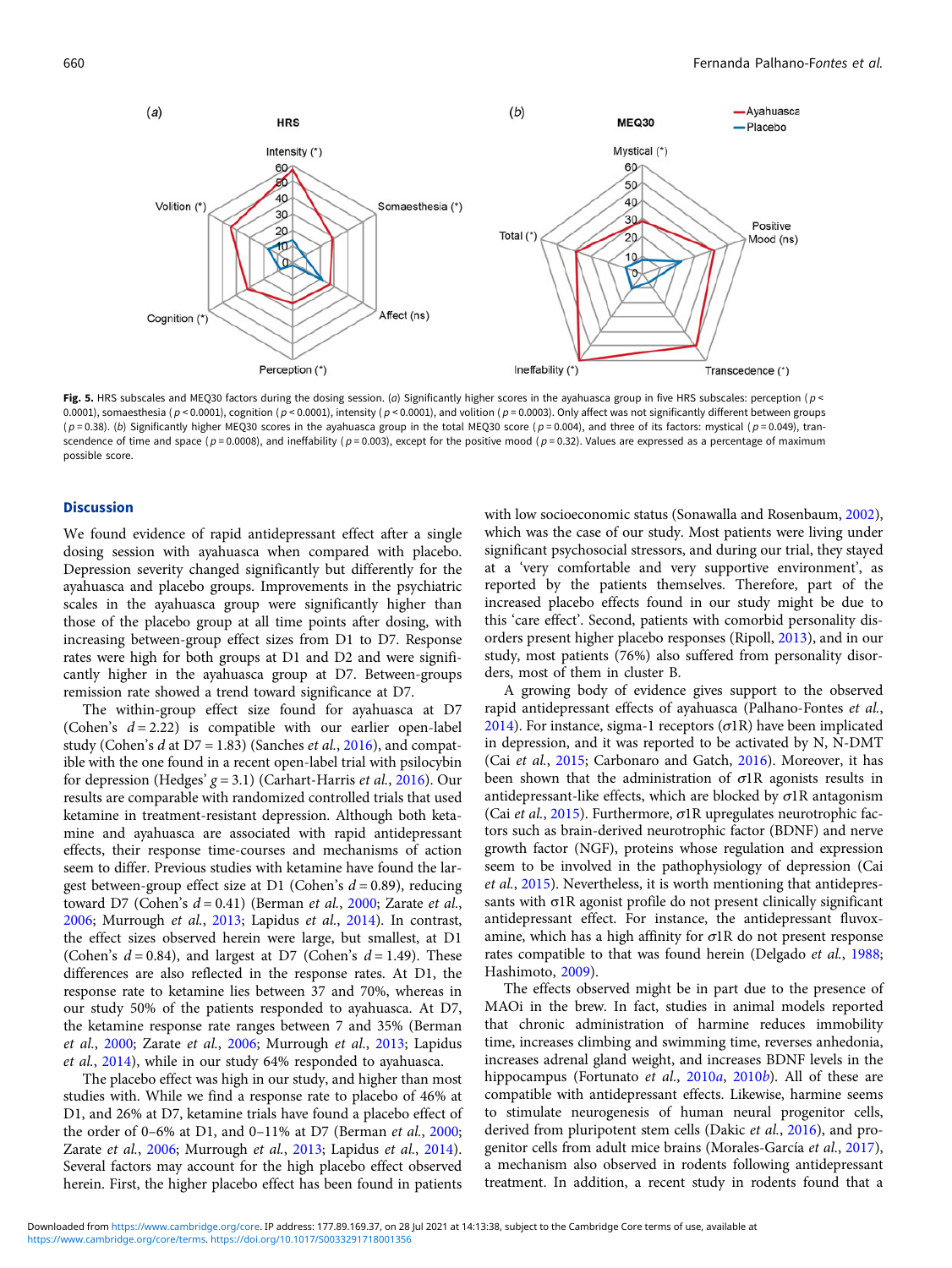single ayahuasca dose increases swimming time in a forced-swim test (Pic-Taylor et al., [2015](#page-8-0)).

Brain circuits modulated by psychedelics show great overlap with those involved in mood disorders (Vollenweider and Kometer, [2010](#page-8-0)). We recently found that a single ayahuasca session in patients with depression increases blood flow in brain regions consistently implicated in the regulation of mood and emotions, such as the left nucleus accumbens, right insula and left subgenual area (Otte et al., [2016](#page-7-0); Sanches et al., [2016](#page-8-0)). Moreover, we have shown that ayahuasca reduces the activity of the Default Mode Network (Palhano-Fontes et al., [2015](#page-8-0)), a brain network found to be hyperactive in depression (Sheline et al., [2009\)](#page-8-0).

Over the last two decades, mental health evaluations of regular ayahuasca consumers have shown preserved cognitive function, increased well-being, reduction of anxiety, and depressive symptoms when compared to non-ayahuasca consumers (Grob et al., [1996;](#page-7-0) Bouso et al., [2012](#page-7-0); Barbosa et al., [2016](#page-7-0)). Moreover, a recent study observed that a single dose of ayahuasca enhanced mindfulness-related capacities (Soler et al., [2016\)](#page-8-0), and meditation practices have been associated with antidepressant effects (Segal et al., [2010\)](#page-8-0).

Prior studies suggest that elements of the psychedelic experience, such as experiences of mystical-type, account for the therapeutic benefit (Bogenschutz et al., [2015;](#page-7-0) Garcia-Romeu et al., [2015;](#page-7-0) Majić et al., [2015;](#page-7-0) Griffiths et al., [2016;](#page-7-0) Ross et al., [2016\)](#page-8-0). We found significant increased MEQ30 scores during the effects of ayahuasca. We also observed an inverse correlation between MADRS score changes at D7 with 'transcendence of time and space' MEQ30 factor.

Furthermore, HRS dimensions seem important to the clinical outcome, particularly 'perception', a subscale that comprehends changes in visual, auditory, and body sensations. Visions are common during the effects of ayahuasca, and are most frequent with the eyes closed (Shanon, [2002](#page-8-0); De Araujo et al., [2012\)](#page-7-0). It has been suggested that visions may play an important role in the therapeutic effect of ayahuasca, as they may help bringing clarity to introspective events (Frecska et al., [2016](#page-7-0)). It is interesting to observe that changes in perception taken alone are not sufficient to predict the positive clinical outcome, as for instance, we find that some patients presented increased scores in 'perception' without significant clinical response.

No serious adverse events were observed during or after dosing. Although 100% of the patients reported feeling safe, the ayahuasca session was not necessarily a pleasant experience. In fact, some patients reported the opposite, as the experience was accompanied by much psychological distress. Most patients reported nausea, and about 57% have vomited, although vomiting is traditionally not considered a side effect of ayahuasca, but rather part of a purging process (Tafur, [2017](#page-8-0)).

Although promising, this study has some caveats and limitations worth mentioning. The number of participants is modest, and therefore randomized trials in larger populations are necessary. The study was limited to patients with treatment-resistant depression, with a long course of illness, and high comorbid personality disorder, which altogether precludes a simple extension of these results to other classes of depression. Another challenge of the research with psychedelics is maintaining double blindness, as the effects of psychedelics are unique. We were particularly keen to ensure blindness throughout the entire experiment, and to that end, we adopted a series of additional measures to preserve blindness. All patients were naïve to ayahuasca, with no previous experience with any other psychedelic substance. Clinical evaluations involved a team of five psychiatrists. For every patient, one psychiatrist was responsible for clinical evaluation during the dosing session and a different one for the follow-up assessments. The substance used as placebo increased anxiety and induced nausea. In fact, five patients misclassified placebo as ayahuasca, and two of them showed a response at D7 (online Supplementary Table S2). Therefore, we believe blindness was adequately preserved in our study.

Since the prohibition of psychedelics in the late 1960s, research with these substances has almost come to a halt. Before research restrictions, psychedelics were at early stage testing for many psychiatric conditions, including obsessive-compulsive disorder and alcohol dependence. By mid-1960s, over 40.000 subjects had participated in clinical research with psychedelics, most of them in uncontrolled settings (Vollenweider and Kometer, [2010](#page-8-0)). To our knowledge, this is the first randomized placebo-controlled trial to investigate the antidepressant potential of a psychedelic in a population of patients with treatment-resistant depression. Overall, this study brings new evidence supporting the safety and therapeutic value of psychedelics, dosed within an appropriate setting, to help treat depression.

Supplementary material. The supplementary material for this article can be found at <https://doi.org/10.1017/S0033291718001356>

Acknowledgements. The authors would like to express their gratitude to all patients who volunteered for this experiment. To the Brain Institute and to the Hospital Universitário Onofre Lopes (HUOL), both from the Federal University of Rio Grande do Norte (UFRN) for always giving the necessary institutional support. To the laboratory of Pharmacognosy for helping with placebo preparation. To Edilsom Fernandes, for carefully preparing the Ayahuasca batch used in our study, and for the fruitful discussion, particularly about the dosing session. To Sidarta Ribeiro, for the enthusiastic support throughout the study. To Dr Ricardo Lagreca, for the unconditional support. To Beatriz Labate, for the fruitful discussions. To Altay Souza and João Sato for assistance with statistical analysis. To Deborah Maia, Ranna Brito, Tayrine Lopes, Lízie Brasileiro, Artur Morais, Isaac Campos, Brígida Albuquerque, Marianna Lucena, Fernanda Araújo, Raíssa Nóbrega, Marina Leonardo, Kaique Andrade, Rodolfo Lira, Giuliana Travassos, for helping with data acquisition. To Prof. Octávio Pontes-Neto and Adriano Tort for critical review of the manuscript. To the Brazilian federal funding agencies CNPq (grants #466760/2014 & #479466/2013) and CAPES (grants #1677/2012 & #1577/2013) for providing financial support.

Author contributions. FPF, KCA, NGC, BLS, JR, JCA, LFT, SAMR, FO, RS, JAC, JH, EA, JPMO, and DBA contributed to study design and conception. FRRS and AASJ conceived and developed the substance used as placebo. GOS and MY conducted the analysis to determine alkaloid concentrations. JA coordinated the psychology team. NGC coordinated the biochemistry team. DB, EA, and JPMO recruited the patients. FPF, HO, KCA, MN, JP, BA, and DBA coordinated data acquisition. DBA coordinated the trial. FPF, HO, KCA, MN, JP, JPMO, and DBA analyzed data and interpreted the results. FPF, HO, KCA, MN, JP, and DBA were responsible for the first draft of the manuscript. All authors read, critically revised, and approved the manuscript.

Financial support. This study was funded by the Brazilian National Council for Scientific and Technological Development (CNPq, grants #466760/2014 & #479466/2013), and by the CAPES Foundation within the Ministry of Education (grants #1677/2012 & #1577/2013). The authors declare no competing financial interests.

### Conflict of interest. None.

Ethical standards. The authors assert that all procedures contributing to this work comply with the ethical standards of the relevant national and institutional committees on human experimentation and with the Helsinki Declaration of 1975, as revised in 2008.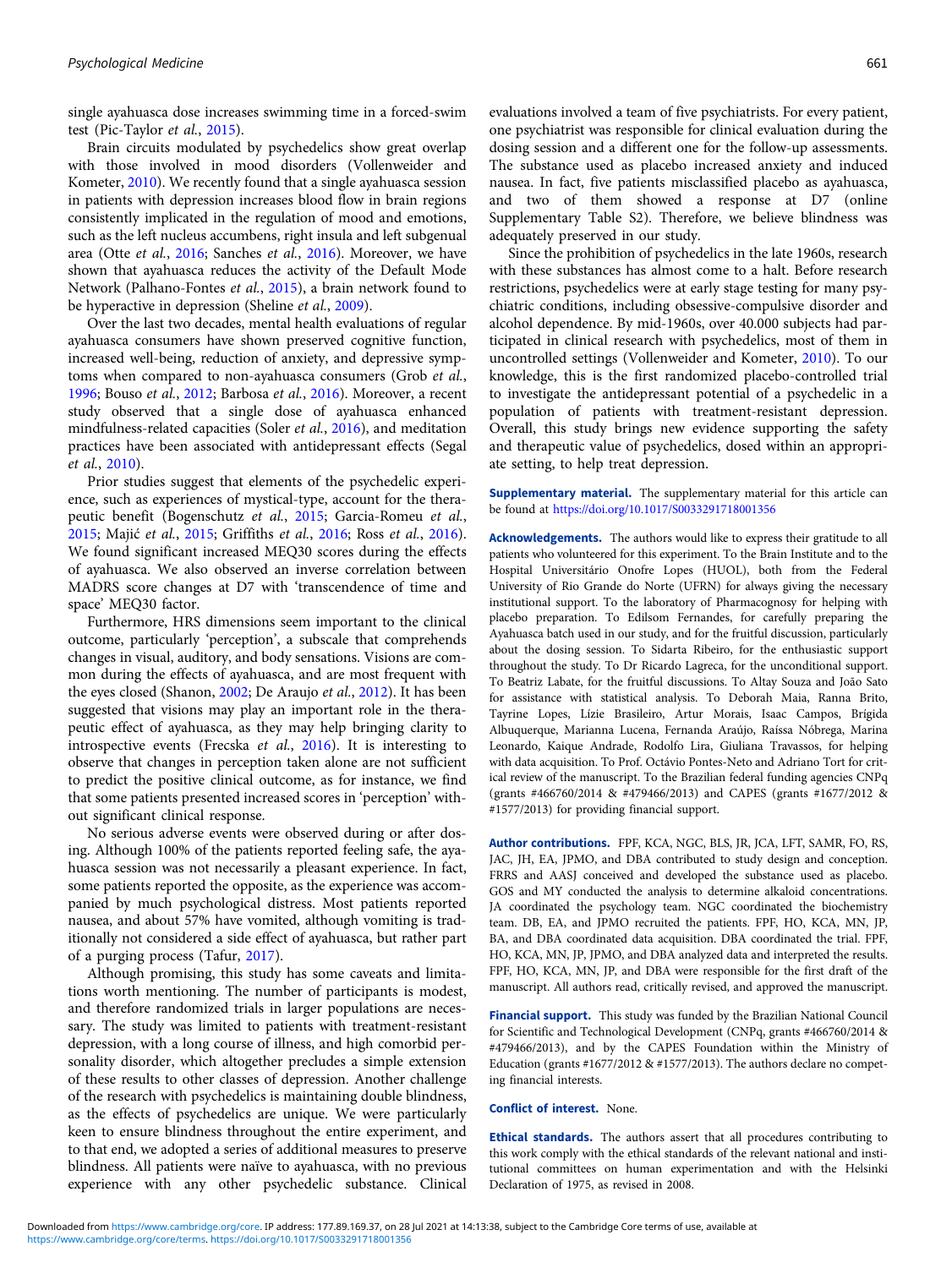#### <span id="page-7-0"></span>References

- Barbosa PC, Strassman RJ, da Silveira DX, Areco K, Hoy R, Pommy J, Thoma R and Bogenschutz M (2016) Psychological and neuropsychological assessment of regular hoasca users. Comprehensive Psychiatry 71, 95–105.
- Berman RM, Cappiello A, Anand A, Oren DA, Heninger GR, Charney DS and Krystal JH (2000) Antidepressant effects of ketamine in depressed patients. Biological Psychiatry 47, 351–354.
- Bogenschutz MP, Forcehimes AA, Pommy JA, Wilcox CE, Barbosa P and Strassman RJ (2015) Psilocybin-assisted treatment for alcohol dependence: a proof-of-concept study. Journal of Psychopharmacology 29, 289–299.
- Bouso JC, González D, Fondevila S, Cutchet M, Fernández X, Ribeiro Barbosa PC, Alcázar-Córcoles M, Araújo WS, Barbanoj MJ, Fábregas JM and Riba J (2012) Personality, psychopathology, life attitudes and neuropsychological performance among ritual users of ayahuasca: a longitudinal study. PLoS ONE 7, e42421.
- Bremner JD, Krystal JH, Putnam FW, Southwick SM, Marmar C, Charney DS and Mazure CM (1998) Measurement of dissociative states with the clinician-administered dissociative states scale (CADSS). Journal of Traumatic Stress 11, 125–136.
- Cai S, Huang S and Hao W (2015) New hypothesis and treatment targets of depression: an integrated view of key findings. Shanghai Institutes for Biological Sciences, Chinese Academy of Sciences. Neuroscience Bulletin 31, 61–74.
- Callaway JC, McKenna DJ, Grob CS, Brito GS, Raymon LP, Poland RE, Andrade EONO, Andrade EONO and Mash DC (1999) Pharmacokinetics of Hoasca alkaloids in healthy humans. Journal of Ethnopharmacology 65, 243–256.
- Carbonaro TM and Gatch MB (2016) Neuropharmacology of N, N-dimethyltryptamine. Brain Research Bulletin 126, 74–88.
- Carhart-Harris RL, Bolstridge M, Rucker J, Day CMJ, Erritzoe D, Kaelen M, Bloomfield M, Rickard JA, Forbes B, Feilding A, Taylor D, Pilling S, Curran VH and Nutt DJ (2016) Psilocybin with psychological support for treatment-resistant depression: an open-label feasibility study. The Lancet Psychiatry 3, 619–627.
- Carneiro AM, Fernandes F and Moreno RA (2015) Hamilton depression rating scale and montgomery–asberg depression rating scale in depressed and bipolar I patients: psychometric properties in a Brazilian sample. Health and Quality of Life Outcomes 13, 42.
- Conway CR, George MS and Sackeim HA (2017) Toward an evidence-based, operational definition of treatment-resistant depression: when enough is enough. JAMA Psychiatry 74, 9–10.
- Crippa JAS, Sanches RF, Hallak JEC, Loureiro SR and Zuardi AW (2001) A structured interview guide increases Brief Psychiatric Rating Scale reliability in raters with low clinical experience.Acta Psychiatrica Scandinavica 103, 465–470.
- Dakic V, de Moraes Maciel R, Drummond H, Nascimento JM, Trindade P and Rehen SK (2016) Harmine stimulates proliferation of human neural progenitors. PeerJ 4, e2727.
- De Araujo DB, Ribeiro S, Cecchi GA, Carvalho FM, Sanchez TA, Pinto JP, de Martinis BS, Crippa JA, Hallak JEC and Santos AC (2012) Seeing with the eyes shut: neural basis of enhanced imagery following ayahuasca ingestion. Human Brain Mapping 33, 2550–2560.
- Delgado PL, Price LH, Charney DS and Heninger GR (1988) Efficacy of fluvoxamine in treatment-refractory depression. Journal of Affective Disorders 15, 55–60.
- Dos Santos RG, Valle M, Bouso JC, Nomdedéu JF, Rodríguez-Espinosa J, McIlhenny EH, Barker SA, Barbanoj MJ and Riba J (2011) Autonomic, neuroendocrine, and immunological effects of ayahuasca: a comparative study with d-amphetamine. Journal of Clinical Psychopharmacology 31, 717–726.
- Fortunato JJ, Réus GZ, Kirsch TR, Stringari RB, Fries GR, Kapczinski F, Hallak JE, Zuardi AW, Crippa JA and Quevedo J (2010a) Chronic administration of harmine elicits antidepressant-like effects and increases BDNF levels in rat hippocampus. Journal of Neural Transmission 117, 1131–1137.
- Fortunato JJ, Réus GZ, Kirsch TR, Stringari RB, Fries GR, Kapczinski F, Hallak JE, Zuardi AW, Crippa JA and Quevedo J (2010b) Effects of betacarboline harmine on behavioral and physiological parameters observed in

the chronic mild stress model: further evidence of antidepressant properties. Brain Research Bulletin 81, 491–496.

- Frecska E, Bokor P and Winkelman M (2016) The therapeutic potentials of ayahuasca: possible effects against various diseases of civilization. Frontiers in Pharmacology 7, 1–17.
- Garcia-Romeu A, Griffiths R and Johnson M (2015) Psilocybin-occasioned mystical experiences in the treatment of tobacco addiction. Current Drug Abuse Reviews 7, 157–164.
- Griffiths RR, Johnson MW, Carducci MA, Umbricht A, Richards WA, Richards BD, Cosimano MP and Klinedinst MA (2016) Psilocybin produces substantial and sustained decreases in depression and anxiety in patients with life-threatening cancer: a randomized double-blind trial. Journal of Psychopharmacology 30, 1181–1197.
- Grob CS, Danforth AL, Chopra GS, Hagerty M, McKay CR, Halberstadt AL and Greer GR (2011) Pilot study of psilocybin treatment for anxiety in patients with advanced-stage cancer. Archives of General Psychiatry 68, 71–78.
- Grob CS, McKenna DJ, Callaway JC, Brito GS, Neves ES, Oberlaender G, Saide OL, Labigalini E, Tacla C, Miranda CT, Strassman RJ and Boone KB (1996) Human psychopharmacology of hoasca, a plant hallucinogen used in ritual context in Brazil. Journal of Nervous and Mental Disease 184, 86–94.
- Hamilton M (1960) Hamilton Depression Rating Scale (HAM-D) instructions for the clinician: HAM-D scoring instructions. Journal of Neurology, Neurosurgery, and Psychiatry 23, 56–62.
- Hashimoto K (2009) Sigma-1 receptors and selective serotonin reuptake inhibitors: clinical implications of their relationship. Central Nervous System Agents in Medicinal Chemistry 9, 197–204.
- Labate BC and Jungaberle H (2011) The Internationalization of Ayahuasca. Zürich: Performanzen, interkulturelle Studien zu Ritual, Speil and Theater. Lit.
- Lapidus KAB, Levitch CF, Perez AM, Brallier JW, Parides MK, Soleimani L, Feder A, Iosifescu DV, Charney DS and Murrough JW (2014) A randomized controlled trial of intranasal ketamine in major depressive disorder. Biological Psychiatry 76, 970–976.
- Luna LE (2011) Indigenous and Mestizo use of Ayahuasca. An Overview. The Ethnopharmacology of Ayahuasca. Tivandrum: Transworld Research Network.
- MacLean KA, Leoutsakos JMS, Johnson MW and Griffiths RR (2012) Factor analysis of the mystical experience questionnaire: a study of experiences occasioned by the hallucinogen psilocybin. Journal for the Scientific Study of Religion 51, 721–737.
- Majić T, Schmidt TT and Gallinat J (2015) Peak experiences and the afterglow phenomenon: when and how do therapeutic effects of hallucinogens depend on psychedelic experiences? Journal of Psychopharmacology 29, 241–253.
- McKenna DJ, Towers GH and Abbott FS (1984) Monoamine oxidase inhibitors in South American hallucinogenic plants Part 2: constituents of orally-active Myristicaceous hallucinogens. Journal of Ethnopharmacology 12, 179–211.
- Morales-García JA, de la Fuente Revenga M, Alonso-Gil S, Rodríguez-Franco MI, Feilding A, Perez-Castillo A and Riba J (2017) The alkaloids of Banisteriopsis caapi, the plant source of the Amazonian hallucinogen ayahuasca, stimulate adult neurogenesis in vitro. Scientific Reports 7, 5309.
- Murrough JW, Iosifescu DV, Chang LC, Al Jurdi RK, Green CE, Perez AM, Iqbal S, Pillemer S, Foulkes A, Shah A, Charney DS and Mathew SJ (2013) Antidepressant efficacy of ketamine in treatment-resistant major depression: a two-site randomized controlled trial. American Journal of Psychiatry 170, 1134–1142.
- Osório F de L, Sanches RF, Macedo LR, dos Santos RG, Maia-de-Oliveira JPJP, Wichert-Ana L, de Araujo DB, Riba J, Crippa JAJA and Hallak JE (2015) Antidepressant effects of a single dose of ayahuasca in patients with recurrent depression: a preliminary report. Revista Brasileira de Psiquiatria 37, 13–20.
- Otte C, Gold SM, Penninx BW, Pariante CM, Etkin A, Fava M, Mohr DC and Schatzberg AF (2016) Major depressive disorder. Nature Reviews. Disease Primers 2, 16065.
- Palhano-Fontes F, Alchieri JC, Oliveira JPM, Soares BL, Hallak JEC, Galvao-Coelho N and de Araujo DB (2014) The therapeutic potentials